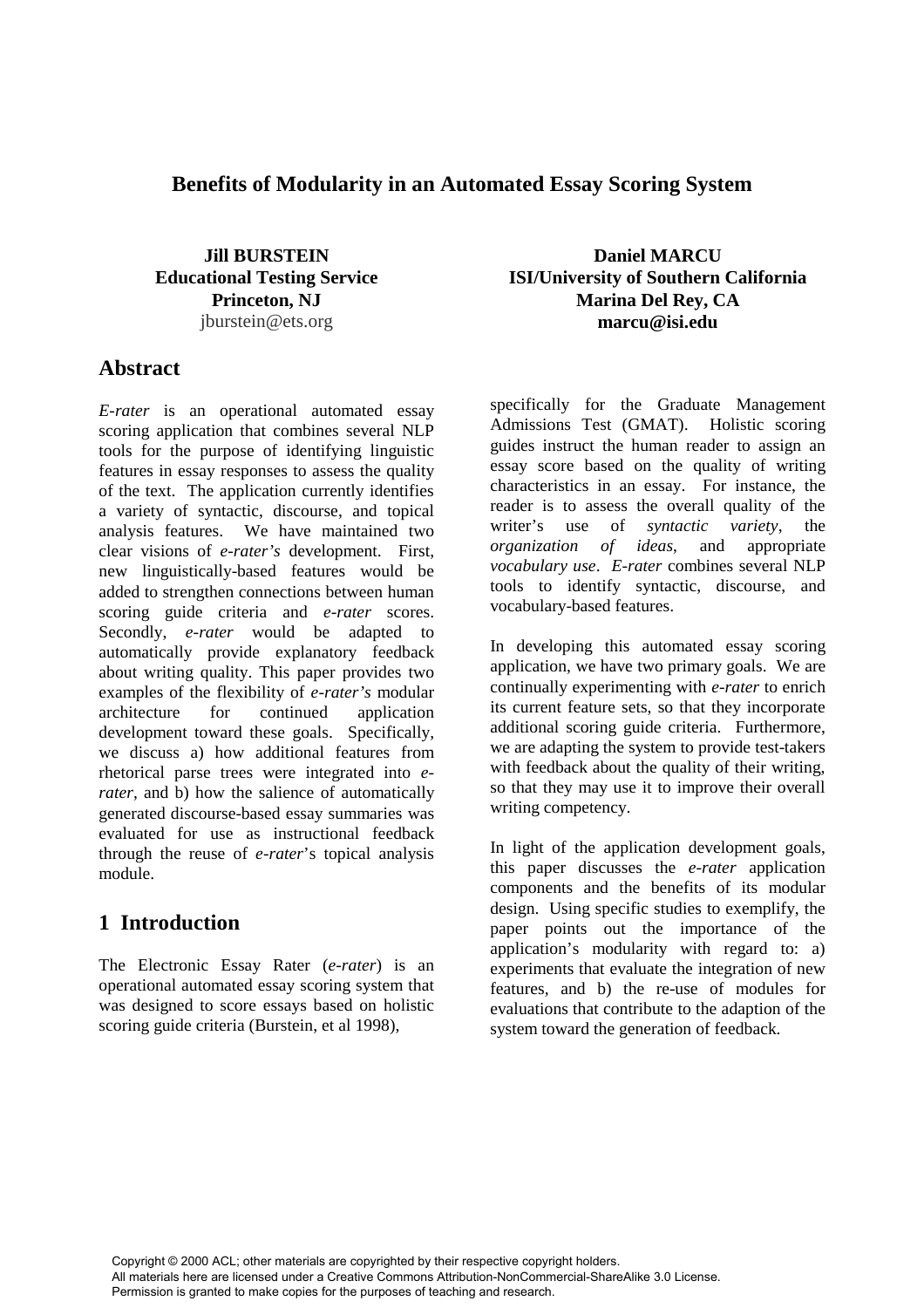#### **2** *E-rater* **System Modules & Design**

The *e-rater* application currently has three main independent modules for the following feature identification: syntax, discourse, and topic. The application is designed to identify features in the text that can be linked to writing qualities defined in scoring criteria, used by human readers for manual essay scoring. Each of the modules described below identifies features that correspond to scoring guide criteria features which can be correlated to essay score, namely, *syntactic variety*, *organization of ideas*, and *vocabulary usage*. *E-rater* uses a separate model building module to select and weight predictive features for essay scoring. The model building module reconfigures the feature selections and associated weightings for individual test questions. The scoring module is also an independent procedure. All modules are called from a main driver program. Each independent module can be run as a stand-alone program. The modules and their subcomponents are written in either Perl or C programming languages. The model building module is implemented in SAS, a statistical programming language. *E-rater* can be run on both Unix or PC platforms.

## **2.1 Syntactic Module**

*E-rater's* syntactic analyzer (parser) works in the following way to identify syntactic features constructions in essay text. *E-rater* tags each word for part-of-speech (Brill, 1997), uses a syntactic "chunker" (Abney, 1996) to find phrases, and assembles the phrases into trees based on subcategorization information for verbs (Grishman, et al, 1994). The parser identifies various clauses, including infinitive, complement, and subordinate clauses. The ability to identify such clause types allows us to capture *syntactic variety* in an essay.

## **2.2 Discourse Module**

*E-rater* identifies discourse cue words and terms, and uses them to annotate each essay according to a discourse classification schema (Quirk, et al, 1985). The annotation marks the beginnings of arguments (the main points of discussion) within a text, as well as the type of discourse relations associated with the argument type and its development (e.g., *contrast relation*). Discourse features based on the annotations have been shown to predict the holistic scores that human readers assign to essays, and can be associated with *organization of ideas* in an essay. *E-rater* uses the discourse annotations to partition essays into separate arguments. These argument partitioned versions of essays are used by the topical analysis module to evaluate the content individual arguments (Burstein, et al, 1998; Burstein & Chodorow, 1999). *E-rater's* discourse analysis produces a flat, linear sequence of units. For instance, in the essay text *e-rater*'s discourse annotation indicates that a contrast relationship exists, based on discourse cue words, such as *however*. Discourse-based relationships across sentences in text are not defined by this module.

# **2.3 Topical Analysis Module**

*Vocabulary usage* is another criterion listed in human reader scoring guides. To capture use of vocabulary, or identification of topic *e-rater* includes a topical analysis module. The procedures in this module are based on the vector-space model, commonly found in information retrieval applications (Salton, 1989). These analyses are done at the level of the essay (big bag of words) or the argument. For both levels of analysis, training essays are converted into vectors of word frequencies, and the frequencies are then transformed into word weights. These weight vectors populate the training space. To score a test essay, it is converted into a weight vector, and a search is conducted to find the training vectors most similar to it, as measured by the cosine between the test and training vectors. The closest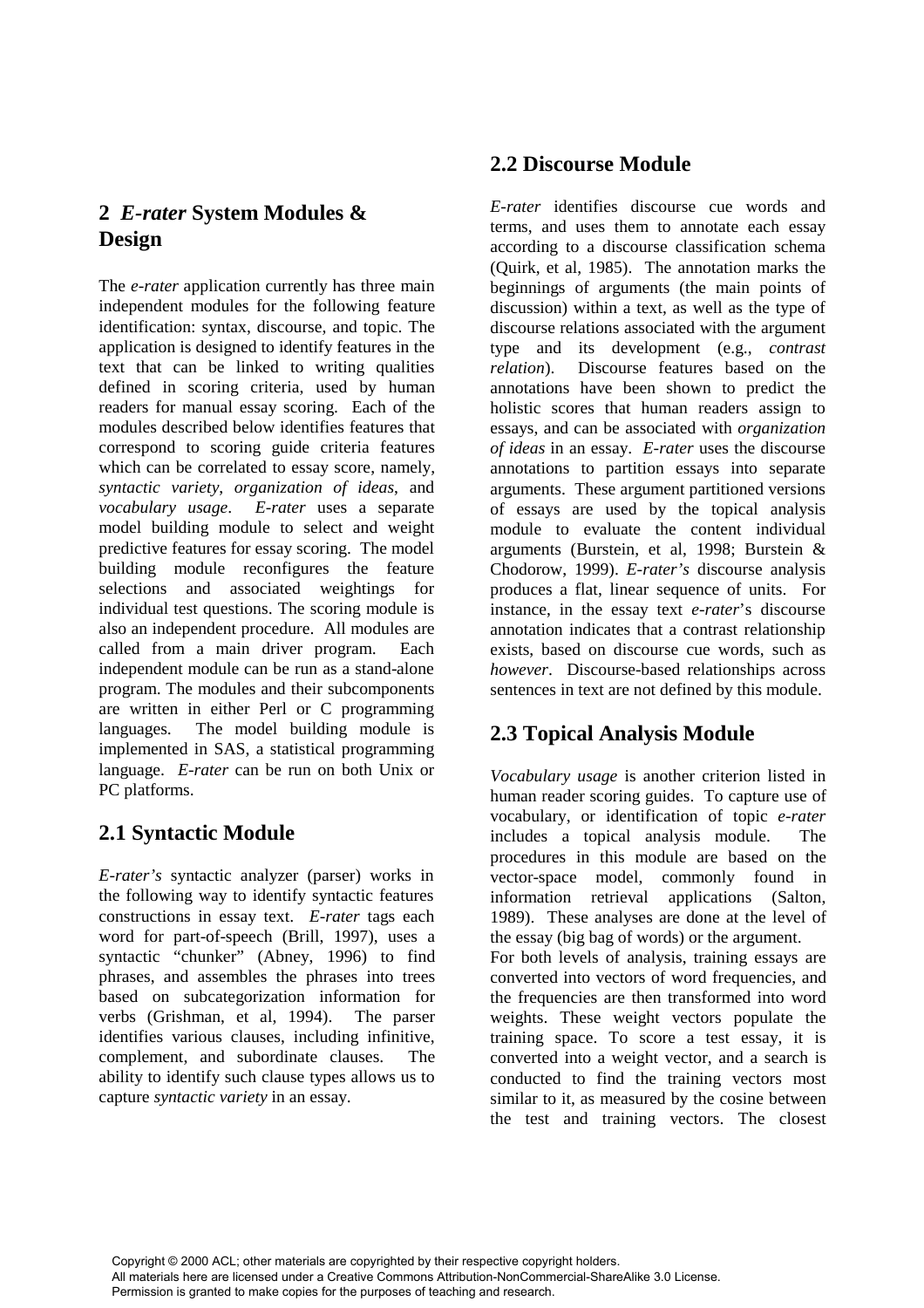matches among the training set are used to assign a score to the test essay.

As already mentioned*, e-rater* uses two different forms of the general procedure sketched above. For looking at **topical analysis at the essay level**, each of the training essays (also used for training *e-rater*) is represented by a separate vector in the training space. The score assigned to the test essay is a weighted mean of the scores for the 6 training essays whose vectors are closest to the vector of the test essay. In the method used to analyze topical analysis at the argument level, all of the training essays are combined for each score category to populate the training space with just 6 "supervectors", one each for scores 1-6. The test essay is evaluated one argument at a time. Each argument is converted into a vector of word weights and compared to the 6 vectors in the training space. The closest vector is found and its score is assigned to the argument. This process continues until all the arguments have been assigned a score. The overall score for the test essay is an adjusted mean of the argument scores.

## **2.4 Model Building and Scoring**

The syntactic, discourse, and topical analysis modules each yield similar final outputs that can be used for model building, and scoring. Specifically, counts of identified syntactic and discourse features are calculated. The counts of features in each essay are stored in vectors for each essay (test candidate). Similarly, for each essay, the scores from the topical analysis byessay, and topical analysis by-argument procedures are stored in the form of a vector. Vectors from each module are stored in independent output files.

To build models, a training set of human scored sample essays that is representative of the range of scores in the scoring guide. For the type of essay generally scored by *e-rater*, the scoring guides typically have a 6-point scale, where a "6" indicates the score assigned to the most competent writer, and a score of "0" indicates the score assigned to the least competent writer. Optimal training set samples contain 265 essays that have been scored by two human readers. The data sample is distributed in the following way with respect to score points: 15 1's, and 50 in each of the score points  $2$  through  $6<sup>1</sup>$ .

The model building module is a program that runs a forward-entry stepwise regression. Features from the syntactic, discourse, and topical analysis vector files are input to the regression program. This program automatically selects the features which are predictive for a given set of training data (from one test question). The module outputs the features and associated regression weightings. This output composes the model which is then used in scoring. In an independent scoring module, an equation is used to compute final essay score, whereby a sum is calculated using the product of each regression weighting and its associated feature integer.

#### **2.4.1** *Advantages of Modularity for Model Building & Scoring*

In the **model building program**, the vector files to be input to the regression can be modified as needed to include only the feature vector files desired for a particular model building run. That is, one can choose to use all the feature vector files for a particular run, or some subset of feature vector files. This flexibility makes it relatively easy to introduce new sets of features into the model building procedure for research and development purposes. The model building module can be run independently. Therefore, once *e-rater* has generated vector files for training samples, the model building module can be revised accordingly, so that numerous runs can be performed on data sets, using various feature combinations for model building, without rerunning the entire application.<sup>2</sup> The same is true for cross-validation data, that is, if vectors are generated for an independent test set, then the scoring module can be re-run independently, to test new models on an independent data set.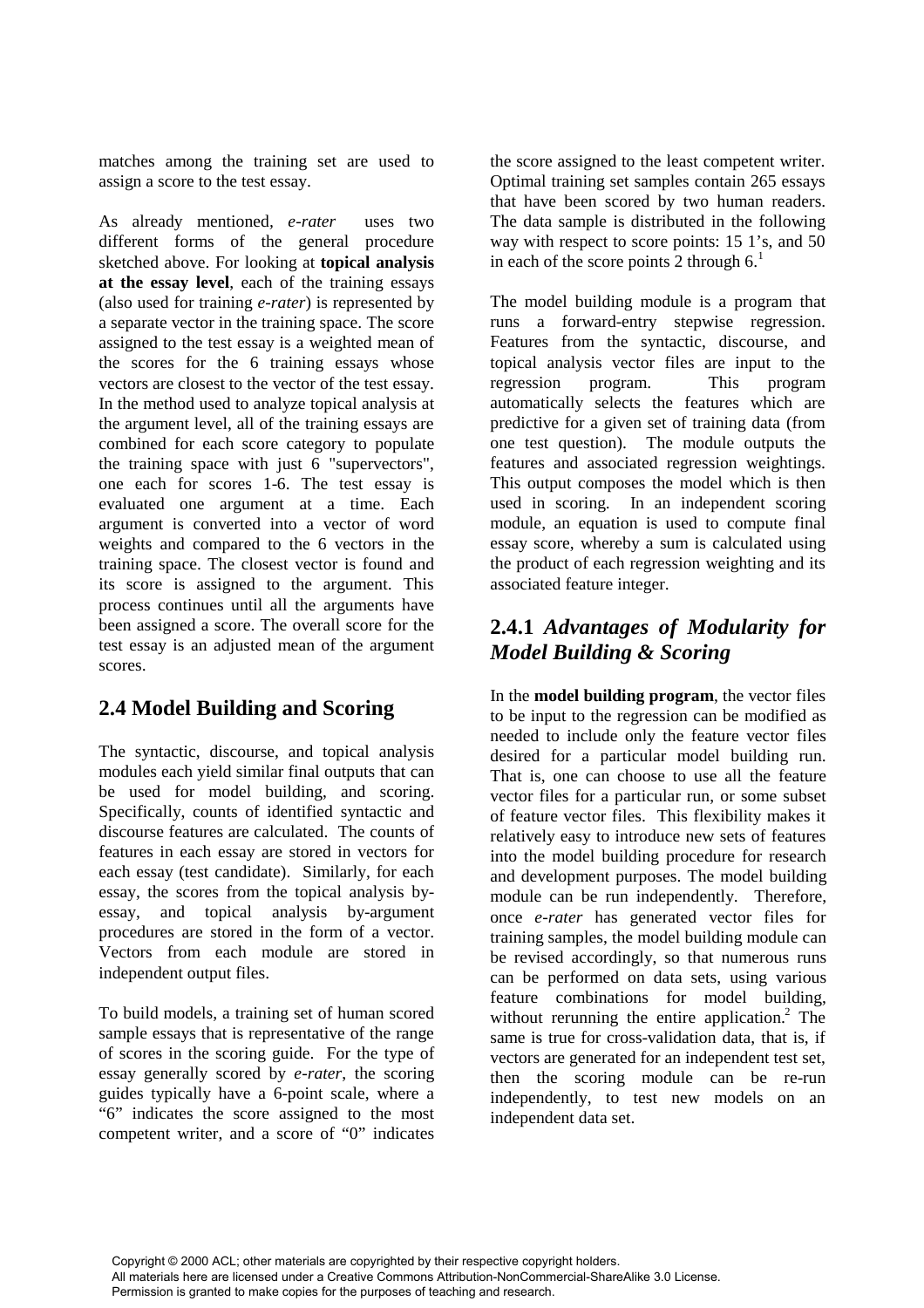The design of an independent **scoring module** is also useful for tracking down changes in performance that occur when making revisions to the code. Code changes can have unexpected affects on feature assignment which can alter vector counts. If vector counts are affected for a feature used in the model, then this may affect the final essay score. Simple comparisons can be made between the scoring equation variables in a previous version of the code, and the revised version. Such comparisons are often useful to trouble-shoot the unanticipated affects of code changes on specific feature variables, and final scores.

## **3 Benefits of Modularity for Application Development**

As discussed earlier, a goal in *e-rater* application development is to enhance the current feature set by adding new features that correspond to characteristics of writing defined in the scoring guide criteria. Currently, *e-rater* features represent these scoring guide criteria: *syntactic variety*, *organization of ideas*, and *vocabulary usage*. *E-rater* discourse features capture the criterion, *organization of ideas*, at a high level. However, the existing discourse features are linear, and do not express relationships across a text. Hierarchical discourse relations can be expressed with rhetorical structure theory (RST) features (Mann and Thompson, 1989).

In an experiment, we evaluated the potential use of RST features in *e-rater* (Marcu and Burstein, in preparation). An existing rhetorical parser (Marcu, 1997) was used to generate parse trees for essay samples from 20 test questions to the GMAT. A program was written to identify the RST features in essays, compute counts of tokens, types and ratios of the features, and to store the three categories of feature counts in vectors for each essay.

*E-rater* had been run on these 20 essay samples previously, so all of the standard vector information that *e-rater* outputs already existed. For the RST vector files, separate files were output for each category of feature count (tokens, types, and ratios). In this way, the feature count categories could be evaluated individually or in combination in model building. Because the model building component *in e-rater* can be run independently once all vector information exists, the process of building and evaluating the models where RST features have been integrated is quickly and easily done. Accordingly, the evaluation of experimental models on independent test sets is also conveniently done with the *e-rater* scoring module. So, in experimental runs (of which we do many!), only the additional pieces, in this case the rhetorical parser, and RST feature extraction program, were required for feature identification, extraction, and generation of formatted vector files for input to the model building and scoring programs. This particular experiment provided strong evidence that the RST features would serve to enhance the current application.

Running model building and scoring independently on an essay sample (training and cross-validation<sup>3</sup> sets) for a single prompt takes approximately 5 seconds. To build a model and score the same essay sample would take up to an hour. The independence of the model building and scoring programs allows unlimited flexibility for continued research and development of the application with regard to the addition of new features.

## **4 Re-Using** *E-rater's* **Topical Analysis Module**

A strong motivation behind *e-rater* application development is to adapt the system so that it generates feedback along with an essay score. In a recent experiment, we re-used the *e-rater* topical analysis module, and the essay data to evaluate the saliency of text in automated essay summaries. The score from the topical analysis by-argument module is one of *e-rater's* strongest predictor of essay score. That is, it is almost always selected in the model building process. Furthermore, by itself, the topical analysis by-argument score agrees with human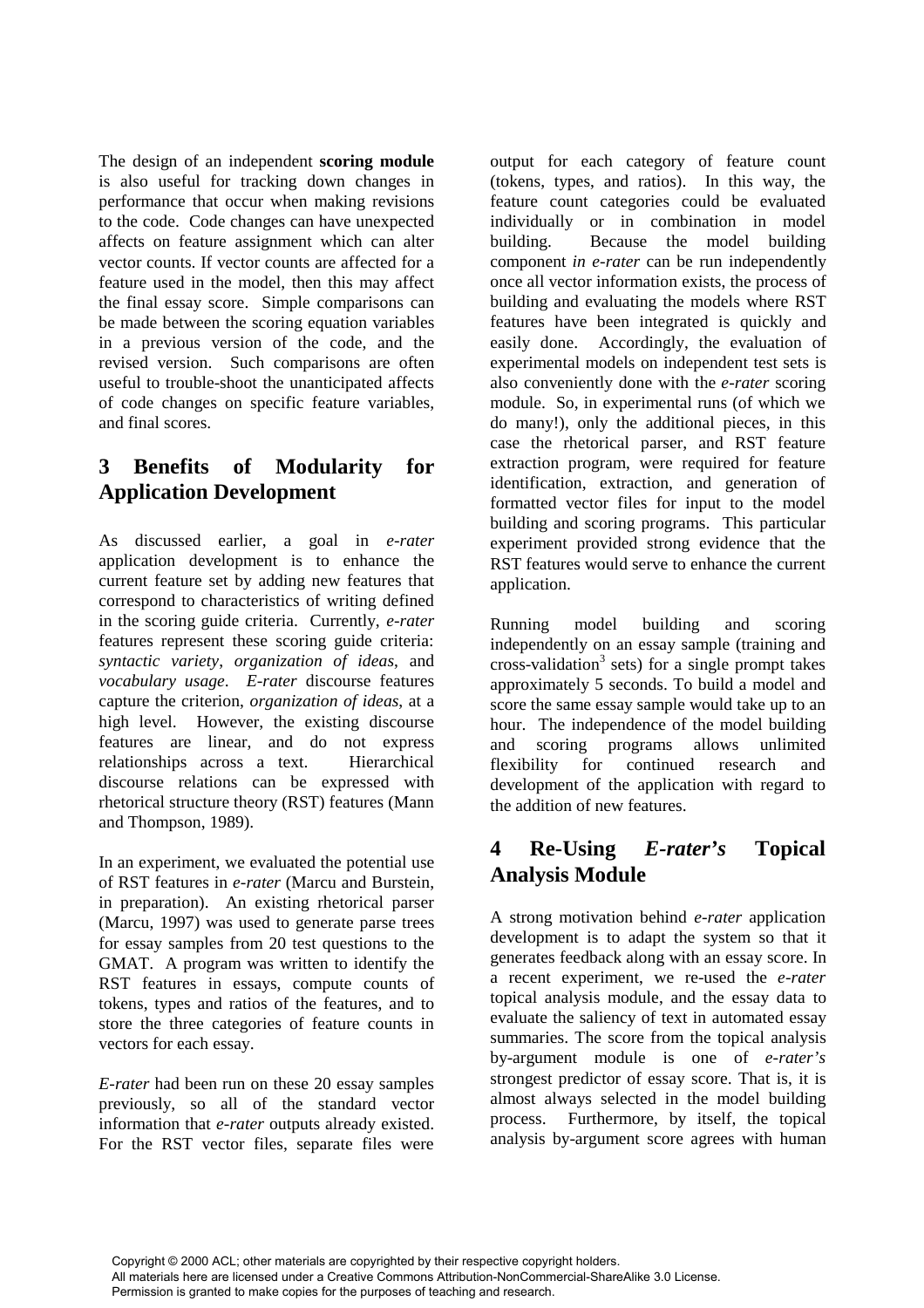reader scores approximately 85% of the time, on average.<sup>4</sup>

Within the context of adapting *e-rater* to generate feedback, we hypothesized that summaries could be used to determine the most important points of essays. We envisioned at least two possible uses of essay summaries. First, for any essay question, one can, for example, build individual summaries of all essays of score 6 (the most competent essay); use sentence-based similarity measures to determine the topics that occur frequently in these essays; and present these topics to a testtaker. Test-takers would then be able to assess what topics they might have included in order to be given a high score. Second, for any given essay, one can build a summary and present it to the test-taker in a format that makes explicit whether the main points in the summary cover the topics that are considered important for the test question. One way of doing this might be to present to test-takers, summaries of other essays that received a high score. Test-takers would be able to assess whether the rhetorical organization of their essays makes the important topics salient.

For the experiment, the training and crossvalidation sets from the 20 GMAT essay samples were run through an existing discoursebased automatic text summarizer (Marcu, 1999). Summaries were generated at different compression rates: 20%, 40% and 60%. For each of the 20 samples, the topical analysis module was run on training and cross-validation sets. We evaluated the performance of the topical analysis by-argument score on all summaries.<sup>5</sup> The performance of the topical analysis by-argument measure was higher for 40% and 60% summaries than using the full text of essays. The re-use of this *e-rater* module for evaluating the saliency of essay summaries proved to be informative.

## **5 Discussion and Conclusions**

In this paper, we have discussed the importance of modularity in an automated essay scoring

system for research and development. Modularity, especially with regard to the model building and scoring functionality, is critical to application development. Unlike other NLP tools, such as part-of-speech taggers and syntactic parsers, for which there is a reasonably well-defined and standard feature set, the feature set that will become part of *e-rater* will be determined by continued experimentation. Though *e-rater* currently contains linguistic features that have been shown to be highly predictive of essay score, the interests and queries from the writing community require further experimentation with new features (such as RST features).

As was discussed in the paper, the new types of features that could become used in the system reflect qualities of writing that appear in scoring guide criteria. These criteria are "fuzzy" in some sense, in that they describe general qualities of writing (e.g., organization of ideas), but do not state specifically what form of linguistic feature will reflect a particular quality. It is to some extent the job of the computational linguistic researcher to determine not only what makes sense from a theoretical perspective, that is: *What linguistic features map to the concept, organization of ideas, for instance?* But, from a computer science point-of-view we must ask: *What are the linguistic features that map to a scoring guide criteria that can be reliably captured by NLP-based tools?* To further develop *e-rater*, we must be able to handle both points-of-view; hence, a modular system is required in which we can easily test the use of new features (or, hypothesis about new features) toward application development.

A second argument for the modularity of the system is to be able to re-use *e-rater* tools and data for related applications (e.g., automated scoring of short answers), or the example that we used in the paper, toward the adaption of *erater* as an application that provides feedback.. In the summarization experiment, we were able to re-use the essay data for the purpose of generating summaries, and also to re-use the topical analysis tool to evaluate the usefulness of the data. Since the topical analysis